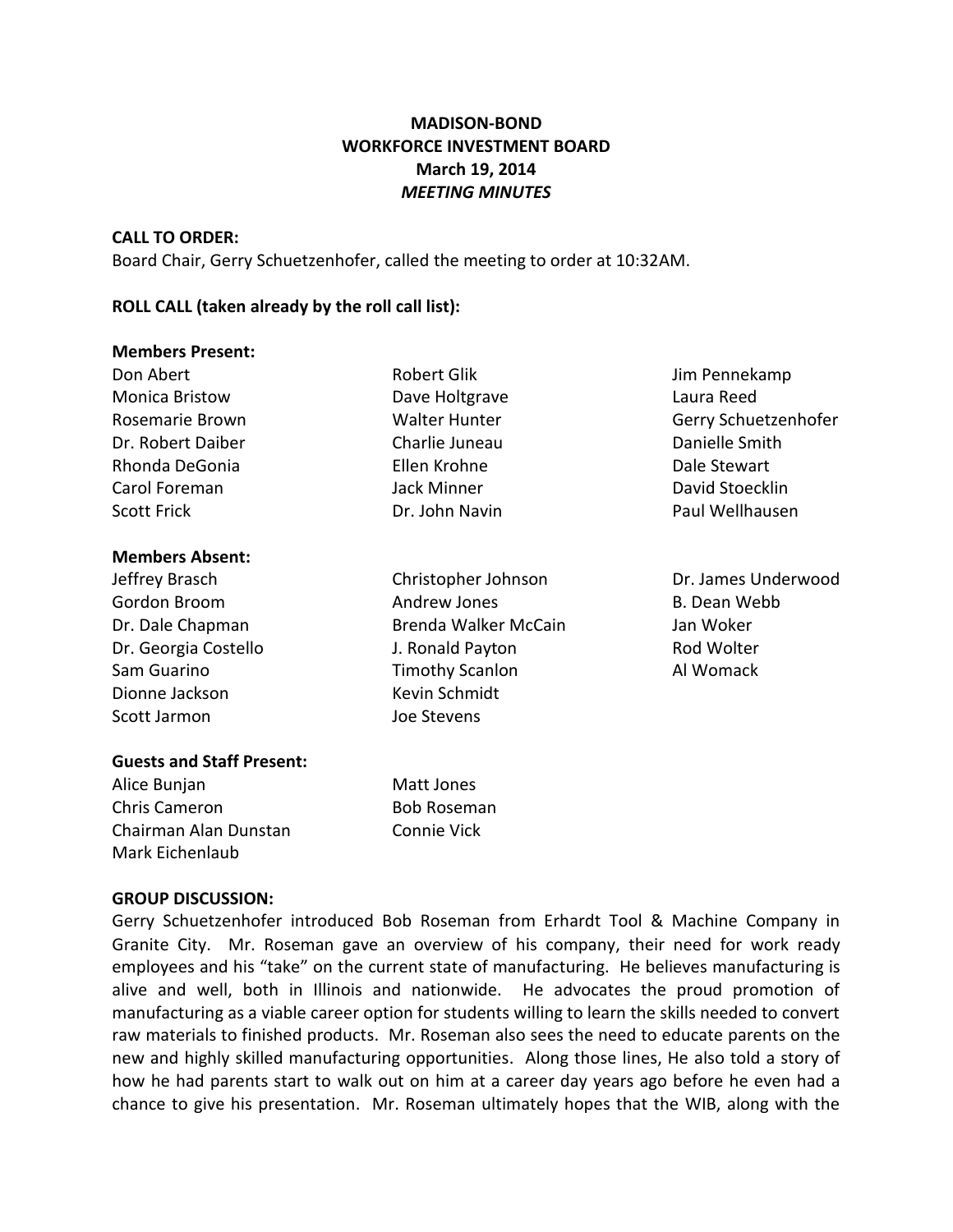educational system in general, will see the urgent need to make the connection between "knowledge" and "skills". Not every student will need a four year degree, but everyone will need to have viable skills. He expressed the importance "learning to earn, not necessarily learning to love" and that Erhardt's doors are always open for tours. In closing, Mr. Roseman and Rosemarie Brown referenced the success of last year's Manufacturing Day at SWIC and encouraged everyone to participate in this year's event, to be held on October 3rd, 2014.

## **PUBLIC COMMENT:**

With no public comment, Gerry Schuetzenhofer moved on to the next agenda item.

# **APPROVAL OF MINUTES (ACTION):**

A motion was made by Monica Bristow to approve the December 13, 2013 WIB meeting minutes and it was seconded by David Stoecklin. The minutes were unanimously approved.

## **COMMITTEE REPORTS:**

# **Executive Committee:**

Gerry Schuetzenhofer informed the board that the Executive Committee has not met since the last WIB meeting, but is scheduled to meet again on May 15, 2014. Gerry also presented information on the RESPECT initiative (Respect Education Strategies and Plans leading to Employment in the Crafts and Trades). This project involves telling the story, working with the schools to the need for vocational skill sets and brokering the efforts between education, businesses and the labor organizations. Gerry suggested forming a committee and asked for volunteers. Ellen Krohne, Rosemarie Brown, Monica Bristow (along with her education committee), Jack Minner, Charlie Juneau, Bob Daiber, Dale Stewart, Alice Bunjan (or a LCCC representative) and Mark Eichenlaub (or a SWIC representative) all came forward to serve on the committee. In closing the discussion, Dr. Daiber commended the effort along with Bob Roseman's leadership in getting the message out while also pleading for more private business involvement in this campaign.

## **Supporting Economic Development:**

Jim Pennekamp gave an update on the manufacturing business retention & expansion visits in coordination with the Ameren Synchronist system. Also, Jim brought up discussion in regards to Bob Roseman's presentation and that SIUE & University Park are working on initiatives to address the shortages in the skilled and technical sectors. Also, Jim gave an update (and passed out flyers) on the SIUE Metro East Start-Up Challenge, which seeks to identify, foster and reward entrepreneurship and innovation in information technology, manufacturing and health sciences & services.

# **Membership and Management:**

David Stoecklin reported that Timothy Scanlon from U.S. Steel Granite City Works has joined the WIB, effective 3/1/14. Unfortunately, Mr. Scanlon had a previous commitment and was unable to attend today's meeting.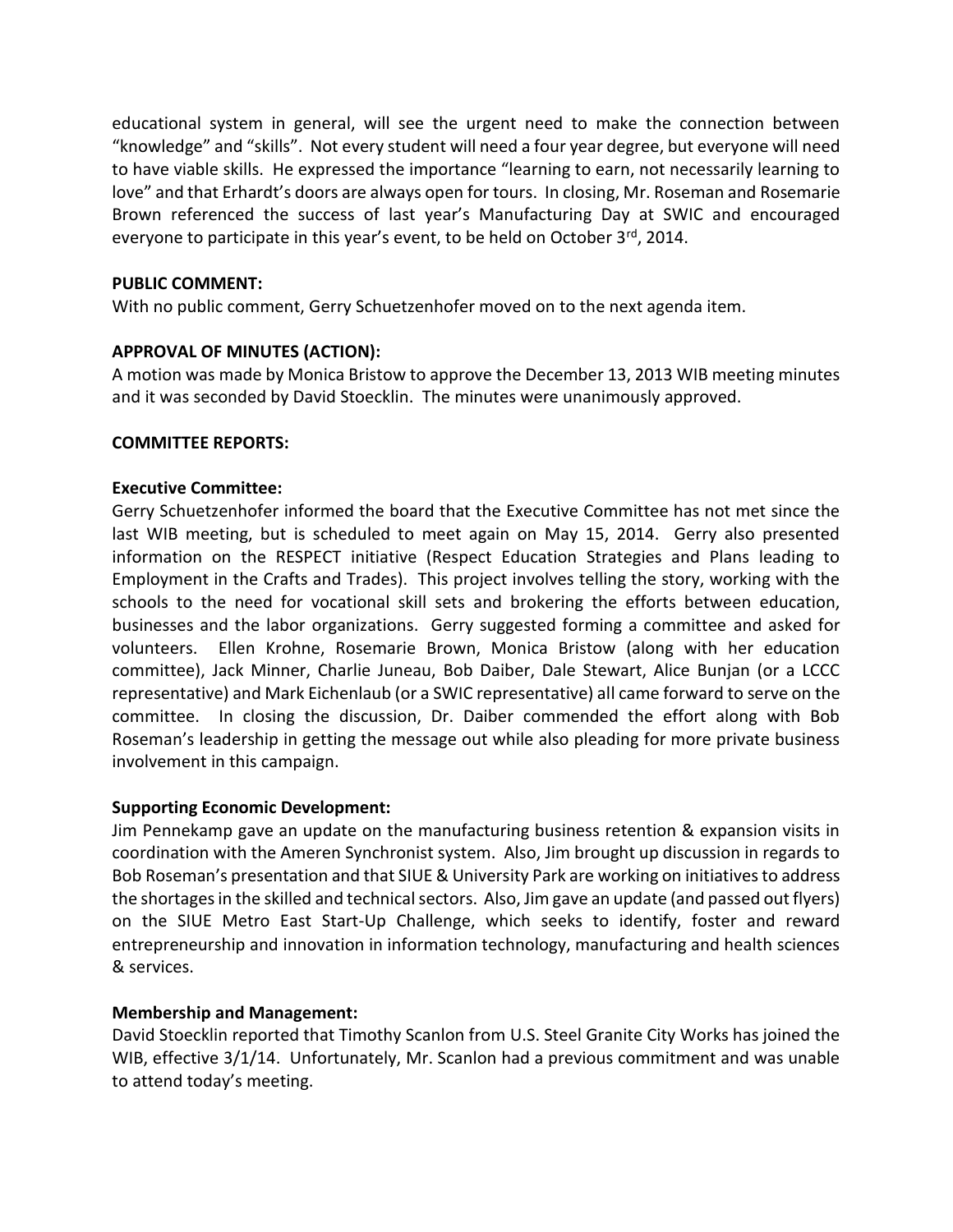### **CIMET:**

Paul Wellhausen informed the board that the CIMET committee met via conference call on February 5<sup>th</sup> and the minutes are in the packet. Still no word from the state on last year's MOU and the 2014 MOU will be completed by early summer. The committee plans to meet again in April. Paul also commented on the amount of customers coming through the doors at the East Alton Worknet Center and Rhonda DeGonia, WIB member and IDES manager at the East Alton office, suggested that traffic has been decreasing the last few weeks.

## **Communications:**

Laura Reed reported that the winter edition of the e-newsletter was released in February. The committee also submitted a press release announcing the Great River Workforce Development Corporation scholarships and will be working soon on the spring edition of the e-newsletter.

## **Youth Council:**

In Rod Wolter's absence, David Stoecklin reported that the Youth Council last met on January  $22<sup>nd</sup>$  and the Highland Career Days were the main point of discussion. The high school event will be held on May 1<sup>st</sup> and the middle school will hold their career day on May 16<sup>th</sup>. In addition, East Alton-Wood River High School presented to the council about their first "solo" career day, held in April of last year. The solo event was a follow up to the event sponsored two years ago by Connie Vick and the Youth Council.

### **Treasurer's Report:**

Dave Holtgrave referenced the Treasurer's Report in the packet and asked that questions be directed to him now or after the conclusion of the meeting.

### **Business Services:**

Matt Jones referenced the Business Services Activity Report in the packet. The report covers the period of December 13, 2013 through March 19<sup>th</sup>, 2014.

## **Great River Workforce Development Corporation:**

Jim Pennekamp report that the GRWDC met on March 10, 2014. Scholarship applications have been distributed and are due June 6<sup>th</sup>. Applications are in the packets and will be reviewed by a committed consisting of Jim, Charlie Juneau and Monica Bristow. This year, five \$1,000 scholarships will be awarded to Madison and Bond county residents attending Kaskaskia, LCCC or SWIC. Also, the annual report will be mailed out soon and the list of contributing organizations is also in the packet.

### **Other Business:**

David Stoecklin presented the Title 1B report and referenced additional materials and articles in the packet. David also gave an update on the Accelerated Training for Illinois Manufacturers (ATIM) grant and re-introduced Chris Cameron, ATIM Project Manager. After a discussion about the challenges of the grant as well as the state of today's workforce, David informed the group